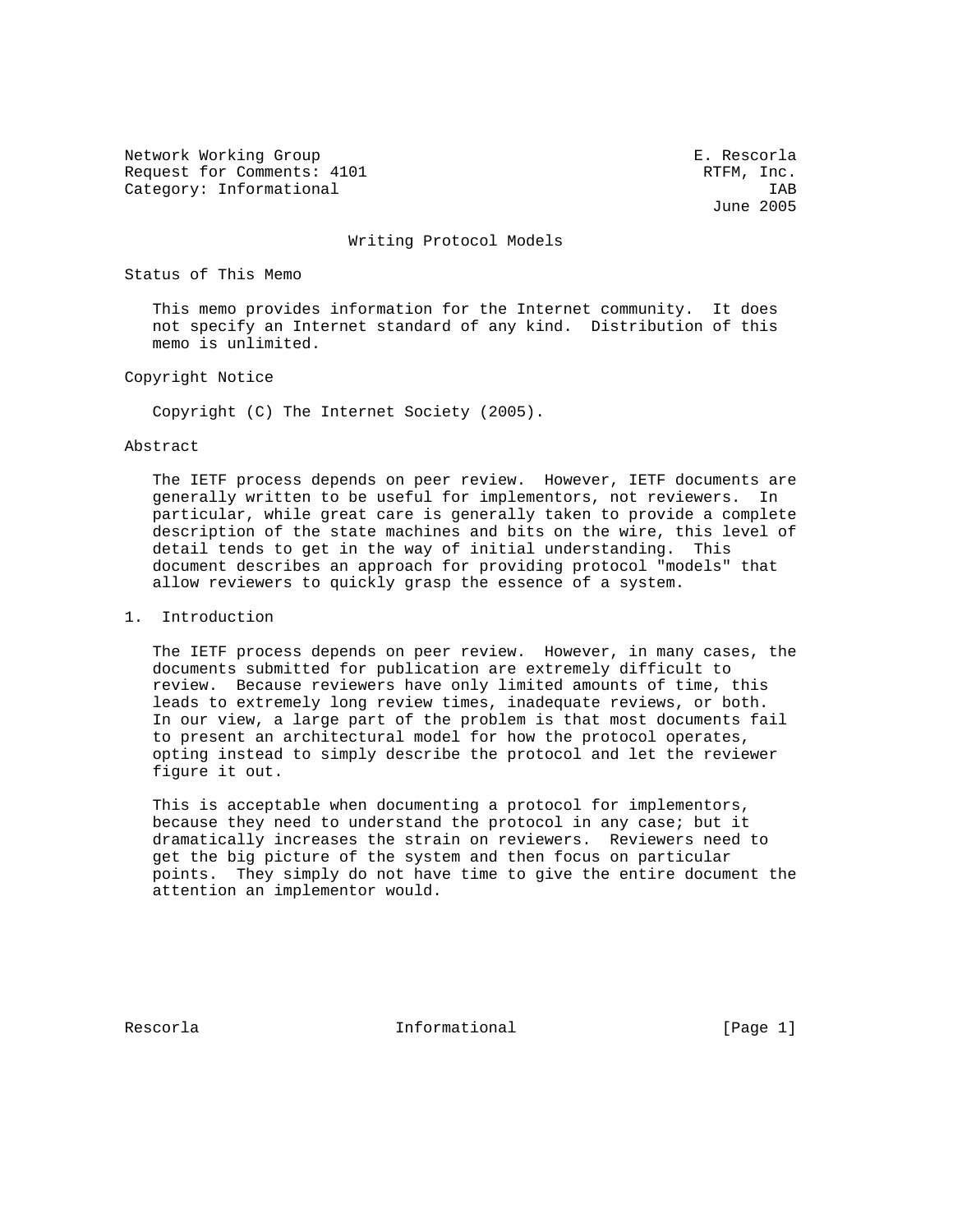One way to reduce this load is to present the reviewer with a MODEL -- a short description of the system in overview form. This provides the reviewer with the context to identify the important or difficult pieces of the system and focus on them for review. As a side benefit, if the model is done first, it can be serve as an aid to the detailed protocol design and a focus for early review, prior to protocol completion. The intention is that the model would either be the first section of the protocol document or be a separate document provided with the protocol.

2. The Purpose of a Protocol Model

A protocol model needs to answer three basic questions:

- 1. What problem is the protocol trying to achieve?
- 2. What messages are being transmitted and what do they mean?
- 3. What are the important, but unobvious, features of the protocol?

 The basic idea is to provide enough information that the reader could design a protocol which was roughly isomorphic to the protocol being described. Of course, this doesn't mean that the protocol would be identical, but merely that it would share most important features. For instance, the decision to use a KDC-based authentication model is an essential feature of Kerberos [KERBEROS]. By contrast, the use of ASN.1 is a simple implementation decision. S-expressions -- or XML, had it existed at the time -- would have served equally well.

 The purpose of a protocol model is explicitly not to provide a complete or alternate description of the protocol being discussed. Instead, it is to provide a big picture overview of the protocol so that readers can quickly understand the essential elements of how it works.

## 3. Basic Principles

 In this section we discuss basic principles that should guide your presentation.

3.1. Less is more

 Humans are only capable of keeping a very small number of pieces of information in their head at once. Because we're interested in ensuring that people get the big picture, we have to dispense with a lot of detail. That's good, not bad. The simpler you can make things the better.

Rescorla **Informational** Informational [Page 2]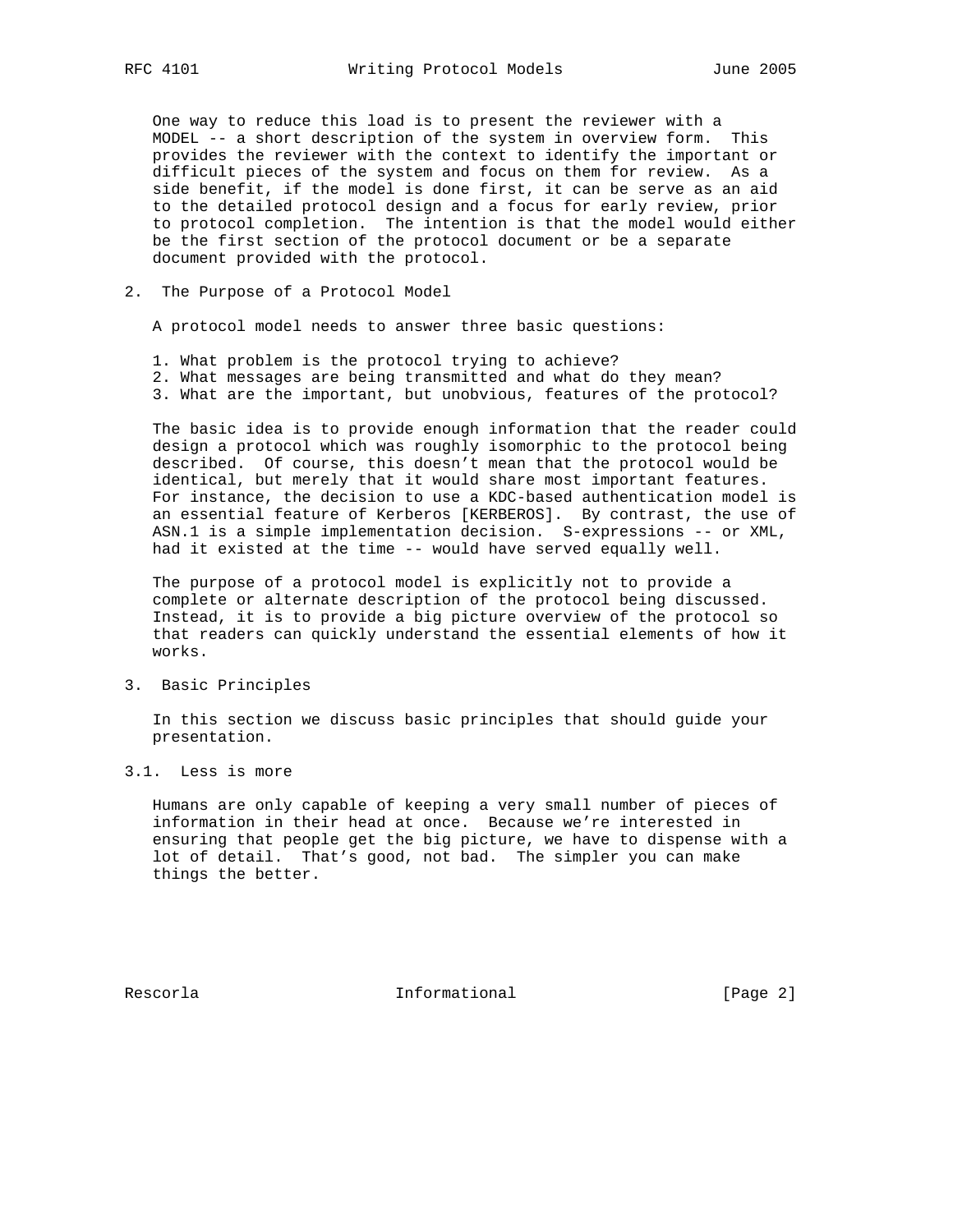### 3.2. Abstraction is good

 A key technique for representing complex systems is to try to abstract away pieces. For instance, maps are better than photographs for finding out where you want to go because they provide an abstract, stylized, view of the information you're interested in. Don't be afraid to compress multiple protocol elements into a single abstract piece for pedagogical purposes.

## 3.3. A few well-chosen details sometimes help

 The converse of the previous principle is that sometimes details help to bring a description into focus. Many people work better when given examples. Thus, it's often a good approach to talk about the material in the abstract and then provide a concrete description of one specific piece to bring it into focus. Authors should focus on the normal path. Error cases and corner cases should only be discussed where they help illustrate an important point.

4. Writing Protocol Models

 Our experience indicates that it is easiest to grasp protocol models when they are presented in visual form. We recommend a presentation format centered around a few key diagrams, with explanatory text for each. These diagrams should be simple and typically consist of "boxes and arrows" -- boxes representing the major components, arrows representing their relationships, and labels indicating important features.

 We recommend a presentation structured in three parts to match the three questions mentioned in the previous sections. Each part should contain 1-3 diagrams intended to illustrate the relevant points.

4.1. Describe the problem you're trying to solve

 The most critical task that a protocol model must perform is to explain what the protocol is trying to achieve. This provides crucial context for understanding how the protocol works, and whether it meets its goals. Given the desired goals, an experienced reviewer will usually have an idea of how they would approach the problem and, thus, be able to compare that approach with the approach taken by the protocol under review.

 The "Problem" section of the model should start with a short statement of the environments in which the protocol is expected to be used. This section should describe the relevant entities and the likely scenarios under which they would participate in the protocol. The Problem section should feature a diagram of the major

Rescorla **Informational** Informational [Page 3]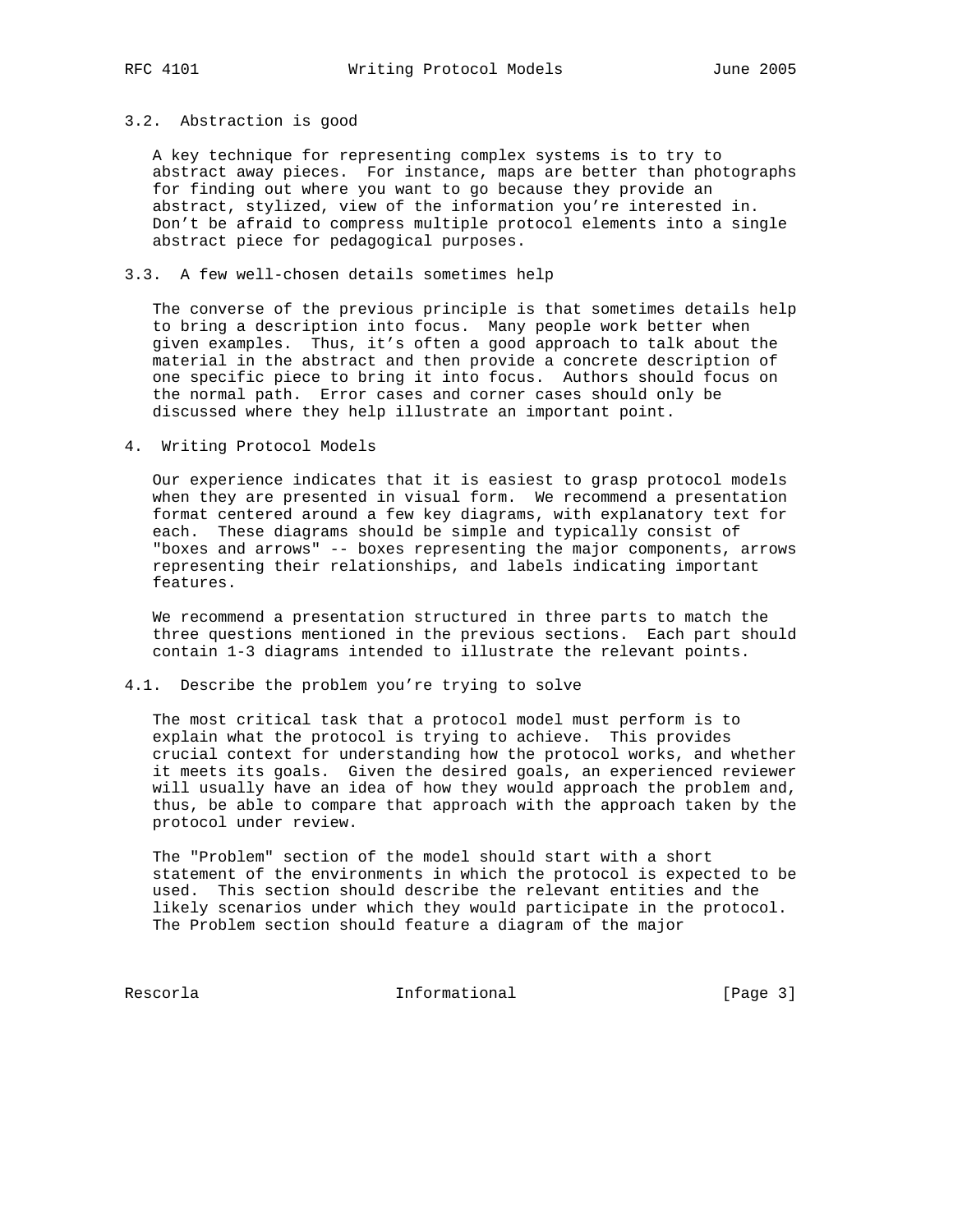communicating parties and their inter-relationships. It is particularly important to lay out the trust relationships between the various parties, as these are often unobvious.

4.1.1. Example: STUN (RFC 3489)

 STUN [STUN] is a UNilateral Self-Address Fixing (UNSAF) [UNSAF] protocol that allows a machine located behind a NAT to determine what its external apparent IP address is. Although STUN provides a complete and thorough description of the operation of the protocol, it does not provide a brief, up-front overview suitable for a quick understanding of its operation. The rest of this section shows what a suitable overview might look like.

 Network Address Translation (NAT) makes it difficult to run a number of classes of service from behind the NAT gateway. This is particularly a problem when protocols need to advertise address/port pairs as part of the application layer protocol. Although the NAT can be configured to accept data destined for that port, address translation means the address that the application knows about is not the same as the one on which it is reachable.

 Consider the scenario represented in the figure below. A SIP client is initiating a session with a SIP server in which it wants the SIP server to send it some media. In its Session Description Protocol (SDP) [SDP] request it provides the IP address and port on which it is listening. However, unbeknownst to the client, a NAT is in the way. The NAT translates the IP address in the header, but unless it is SIP aware, it doesn't change the address in the request. The result is that the media goes into a black hole.

Rescorla **Informational** Informational [Page 4]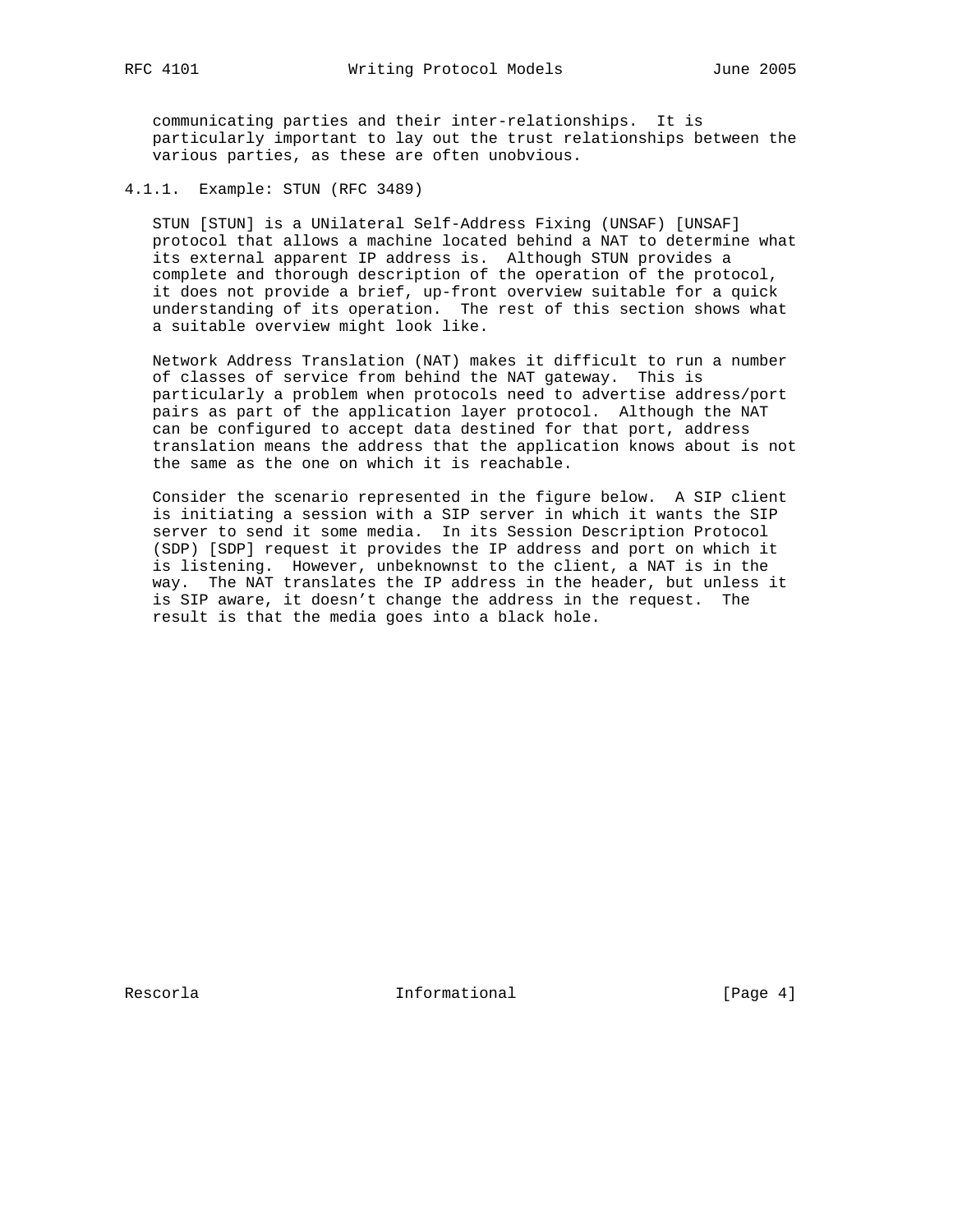

 The purpose of STUN is to allow clients to detect this situation and determine the address mapping. They can then place the appropriate address in their application-level messages. This is done by using an external STUN server. That server is able to determine the translated address and tell the STUN client, as shown below.

Rescorla **Informational** Informational [Page 5]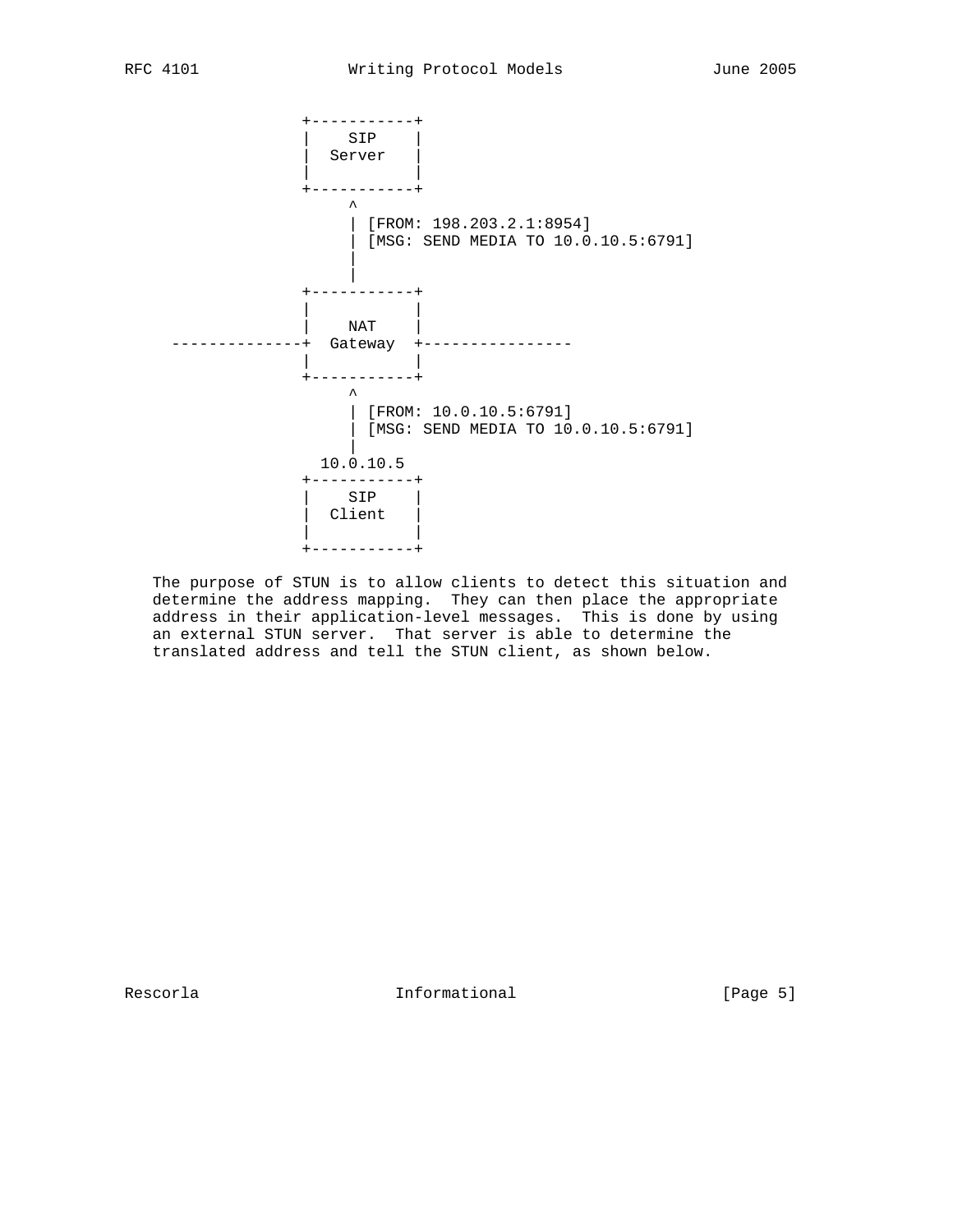

4.2. Describe the protocol in broad overview

 Once the problem has been described, the next task is to give a broad overview of the protocol. This means showing, either in "ladder diagram" or "boxes and arrows" form, the protocol messages that flow between the various networking agents. This diagram should be accompanied with explanatory text that describes the purpose of each message and the MAJOR data elements.

 This section SHOULD NOT contain detailed descriptions of the protocol messages or of each data element. In particular, bit diagrams, ASN.1 modules, and XML schema SHOULD NOT be shown. The purpose of this section is not to provide a complete description of the protocol, but to provide enough of a map that a person reading the full protocol document can see where each specific piece fits.

 In certain cases, it may be helpful to provide a state machine description of the behavior of network elements. However, such state machines should be kept as minimal as possible. Remember that the purpose is to promote high-level comprehension, not complete understanding.

Rescorla **Informational Informational Informational** [Page 6]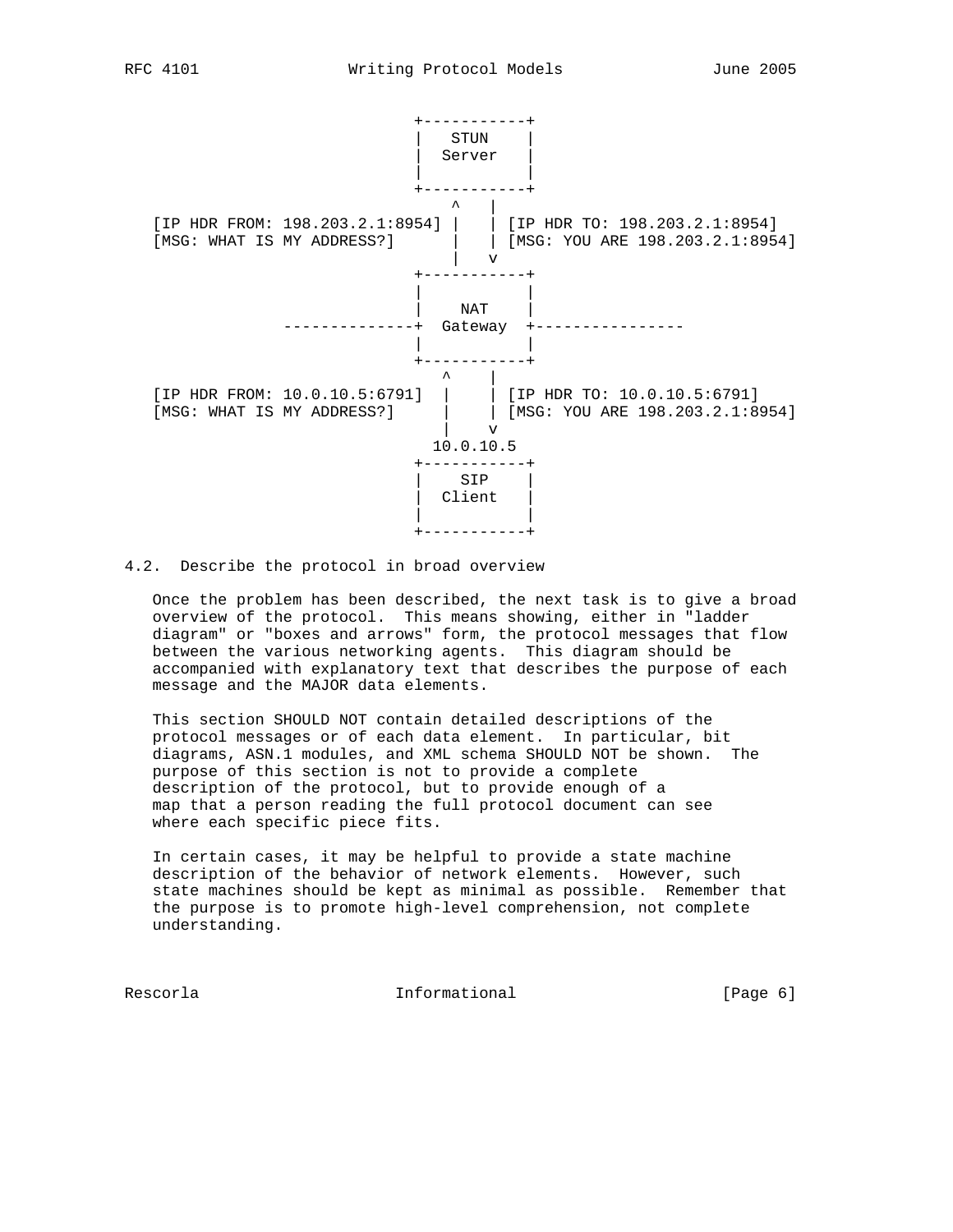## 4.2.1. Example: DCCP

 Datagram Congestion Control Protocol [DCCP] is a protocol for providing datagram transport with network-friendly congestion avoidance behavior. The DCCP base protocol document is over 100 pages long and the congestion control mechanisms themselves are separate. Therefore, it is very helpful to have a an architectural overview of DCCP that abstracts away the details. The remainder of this section is an attempt to do so.

 NOTE: The author of this document was on the DCCP review team and his experience with that document was one of the motivating factors for this document. Since the review, the DCCP authors have added some overview material, some of which derives from earlier versions of this document.

 Although DCCP is datagram-oriented like UDP, it is stateful like TCP. Connections go through the following phases:

- 1. Initiation
- 2. Feature negotiation
- 3. Data transfer
- 4. Termination

# 4.2.1.1. Initiation

 As with TCP, the initiation phase of DCCP involves a three-way handshake, shown below.

| Client                                        |               | Server                                 |
|-----------------------------------------------|---------------|----------------------------------------|
|                                               |               |                                        |
| DCCP-Request<br>[Ports, Service,<br>Features] | $\rightarrow$ |                                        |
|                                               | $\lt$ $-$     | DCCP-Response<br>[Features,<br>Cookiel |
| DCCP-Ack<br>[Features,<br>Cookie]             | ->            |                                        |

#### DCCP 3-way handshake

 In the DCCP-Request message, the client tells the server the name of the service it wants to talk to and the ports it wants to communicate on. Note that ports are not tightly bound to services, as they are in TCP or UDP common practice. It also starts feature negotiation. For pedagogical reasons, we will present feature negotiation

Rescorla **Informational** Informational [Page 7]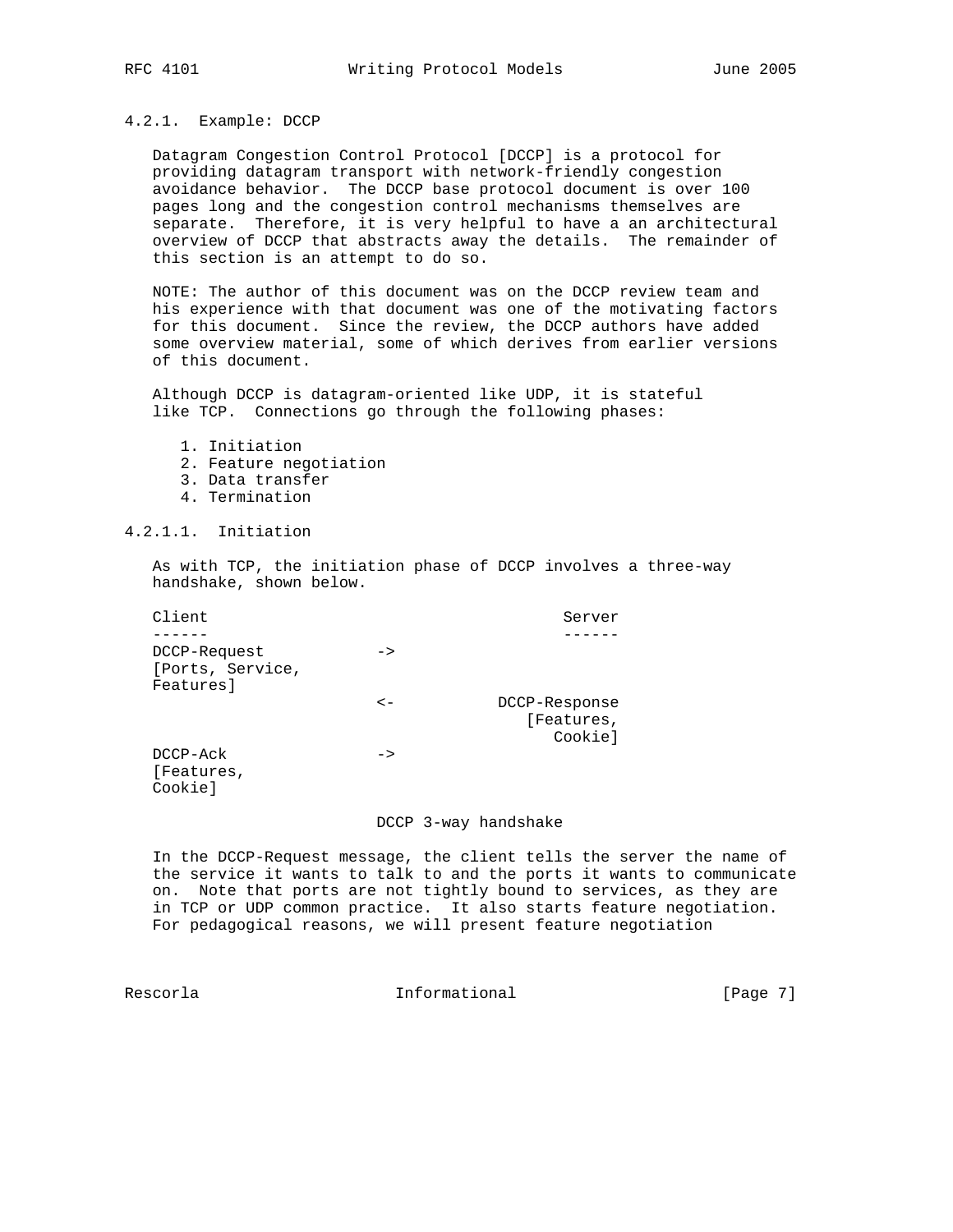separately in the next section. However, realize that the early phases of feature negotiation happen concurrently with initiation.

 In the DCCP-Response message, the server tells the client that it is willing to accept the connection and continues feature negotiation. In order to prevent SYN flood-style DOS attacks, DCCP incorporates an IKE-style cookie exchange. The server can provide the client with a cookie that contains all of the negotiation state. This cookie must be echoed by the client in the DCCP-Ack, thus removing the need for the server to keep state.

 In the DCCP-Ack message, the client acknowledges the DCCP-Response and returns the cookie to permit the server to complete its side of the connection. As indicated above, this message may also include feature negotiation messages.

4.2.1.2. Feature Negotiation

 In DCCP, feature negotiation is performed by attaching options to other DCCP packets. Thus, feature negotiation can be piggybacked on any other DCCP message. This allows feature negotiation during connection initiation as well as during data flow.

 Somewhat unusually, DCCP features are one-sided. Thus, it's possible to have a different congestion control regime for data sent from client to server than from server to client.

 Feature negotiation is done with the Change and Confirm options. There are four feature negotiation options in all: Change L, Confirm L, Change R, and Confirm R. The "L" options are sent by the feature location, where the feature is maintained, and the "R" options are sent by the feature remote.

 A Change R message says to the peer "change this option setting on your side". The peer can respond with a Confirm L, meaning "I've changed it". Some features allow Change R options to contain multiple values, sorted in preference order. For example:

Client Server Server Server Server Server Server Server Server Server Server Server Server Server Server Server ------ ------ Change  $R(CCID, 2)$  --> <-- Confirm L(CCID, 2) \* agreement that CCID/Server = 2 \* Change  $R(CCID, 3 4)$  --> <-- Confirm L(CCID, 4, 4 2) \* agreement that CCID/Server = 4 \*

Rescorla **Informational** Informational [Page 8]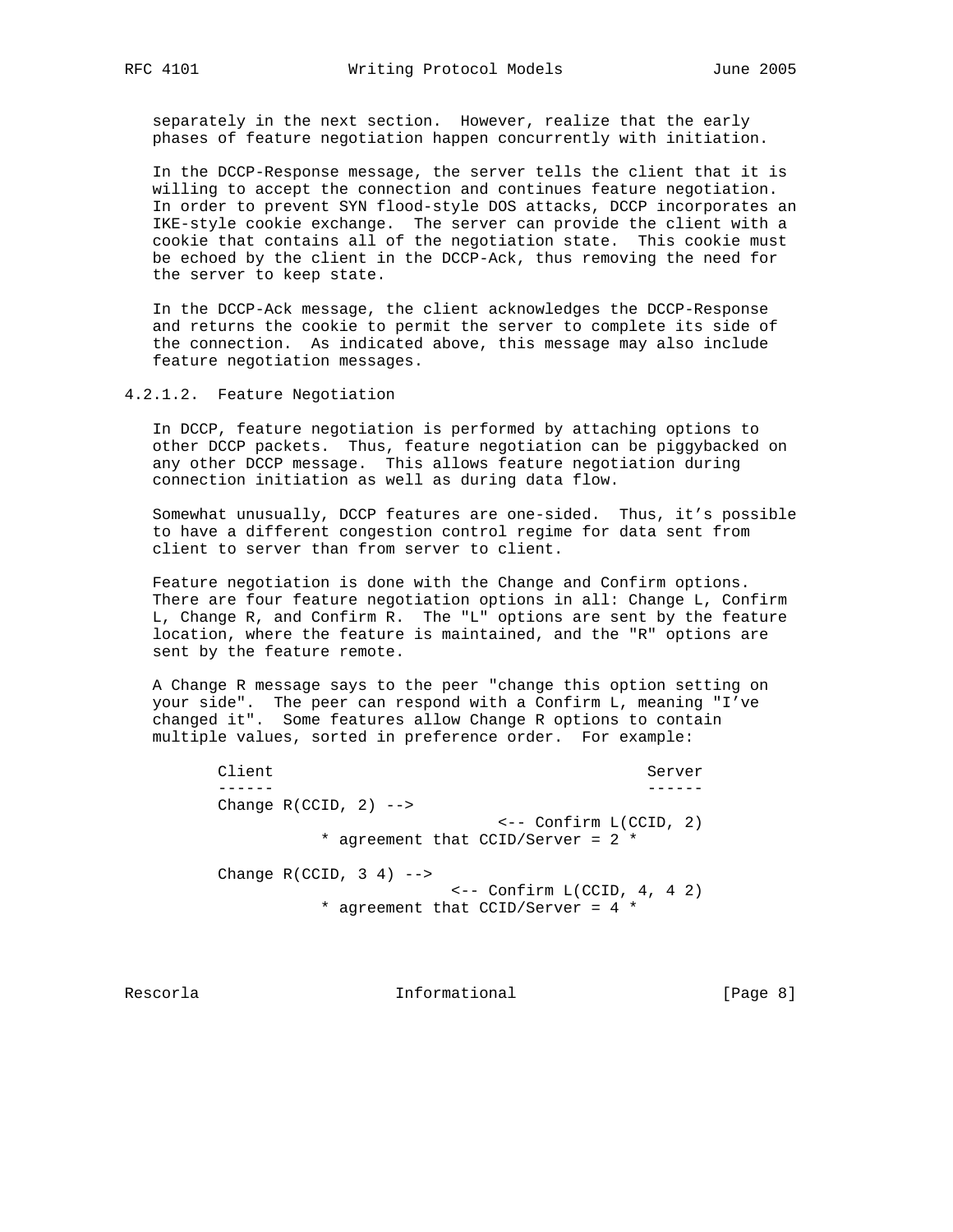In the second exchange, the client requests that the server use either CCID 3 or CCID 4, with 3 preferred. The server chooses 4 and supplies its preference list, "4 2".

 The Change L and Confirm R options are used for feature negotiations that are initiated by the feature location. In the following example, the server requests that CCID/Server be set to 3 or 2 (with 3 being preferred), and the client agrees.

Client Server Server Server Server Server Server Server Server Server Server Server Server Server Server Server ------ ------ <-- Change L(CCID, 3 2) Confirm R(CCID, 3, 3 2) --> \* agreement that CCID/Server = 3 \*

# 4.2.1.3. Data Transfer

 Rather than have a single congestion control regime, as in TCP, DCCP offers a variety of negotiable congestion control regimes. The DCCP documents describe two congestion control regimes: additive increase, multiplicative decrease (CCID-2 [CCID2]), and TCP-friendly rate control (CCID-3 [CCID3]). CCID-2 is intended for applications that want maximum throughput. CCID-3 is intended for real-time applications that want smooth response to congestion.

# 4.2.1.3.1. CCID-2

 CCID-2's congestion control is extremely similar to that of TCP. The sender maintains a congestion window and sends packets until that window is full. Packets are Acked by the receiver. Dropped packets and ECN [ECN] are used to indicate congestion. The response to congestion is to halve the congestion window. One subtle difference between DCCP and TCP is that the Acks in DCCP must contain the sequence numbers of all received packets (within a given window), not just the highest sequence number, as in TCP.

# 4.2.1.3.2. CCID-3

 CCID-3 is an equation-based form of rate control, intended to provide smoother response to congestion than CCID-2. The sender maintains a "transmit rate". The receiver sends Ack packets that contain information about the receiver's estimate of packet loss. The sender uses this information to update its transmit rate. Although CCID-3 behaves somewhat differently than TCP in its short-term congestion response, it is designed to operate fairly with TCP over the long term.

Rescorla **Informational** Informational [Page 9]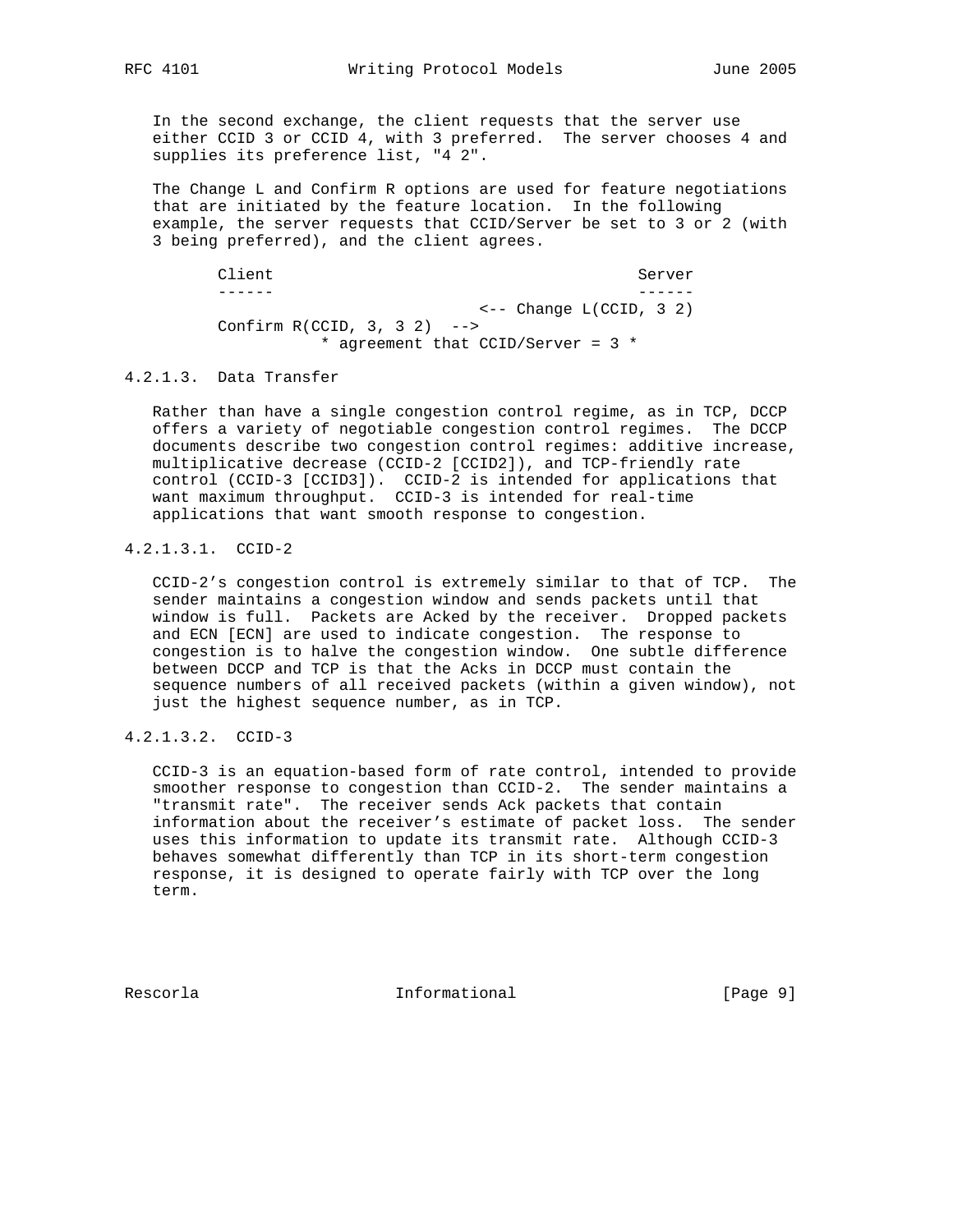# 4.2.1.4. Termination

 Connection termination in DCCP is initiated by sending a Close message. Either side can send a Close message. The peer then responds with a Reset message, at which point the connection is closed. The side that sent the Close message must quietly preserve the socket in TIMEWAIT state for 2MSL.

| Client                |               | Server |
|-----------------------|---------------|--------|
|                       |               |        |
| Close                 | $\rightarrow$ |        |
|                       | < -           | Reset  |
| [Remains in TIMEWAIT] |               |        |

 Note that the server may wish to close the connection but not remain in TIMEWAIT (e.g., due to a desire to minimize server-side state). In order to accomplish this, the server can elicit a Close from the client by sending a CloseReq message and, thus, keep the TIMEWAIT state on the client.

#### 4.3. Describe any important protocol features

 The final section (if there is one) should contain an explanation of any important protocol features that are not obvious from the previous sections. In the best case, all the important features of the protocol would be obvious from the message flow. However, this isn't always the case. This section is an opportunity for the author to explain those features. Authors should think carefully before writing this section. If there are no important points to be made, they should not populate this section.

 Examples of the kind of feature that belongs in this section include: high-level security considerations, congestion control information, and overviews of the algorithms that the network elements are intended to follow. For instance, if you have a routing protocol, you might use this section to sketch out the algorithm that the router uses to determine the appropriate routes from protocol messages.

#### 4.3.1. Example: WebDAV COPY and MOVE

 The WebDAV standard [WEBDAV] is fairly terse, preferring to define the required behaviors and let the reader work out the implications. In some situations, explanatory material that details those implications can help the reader understand the overall model. The rest of this section describes one such case.

Rescorla **Informational** Informational [Page 10]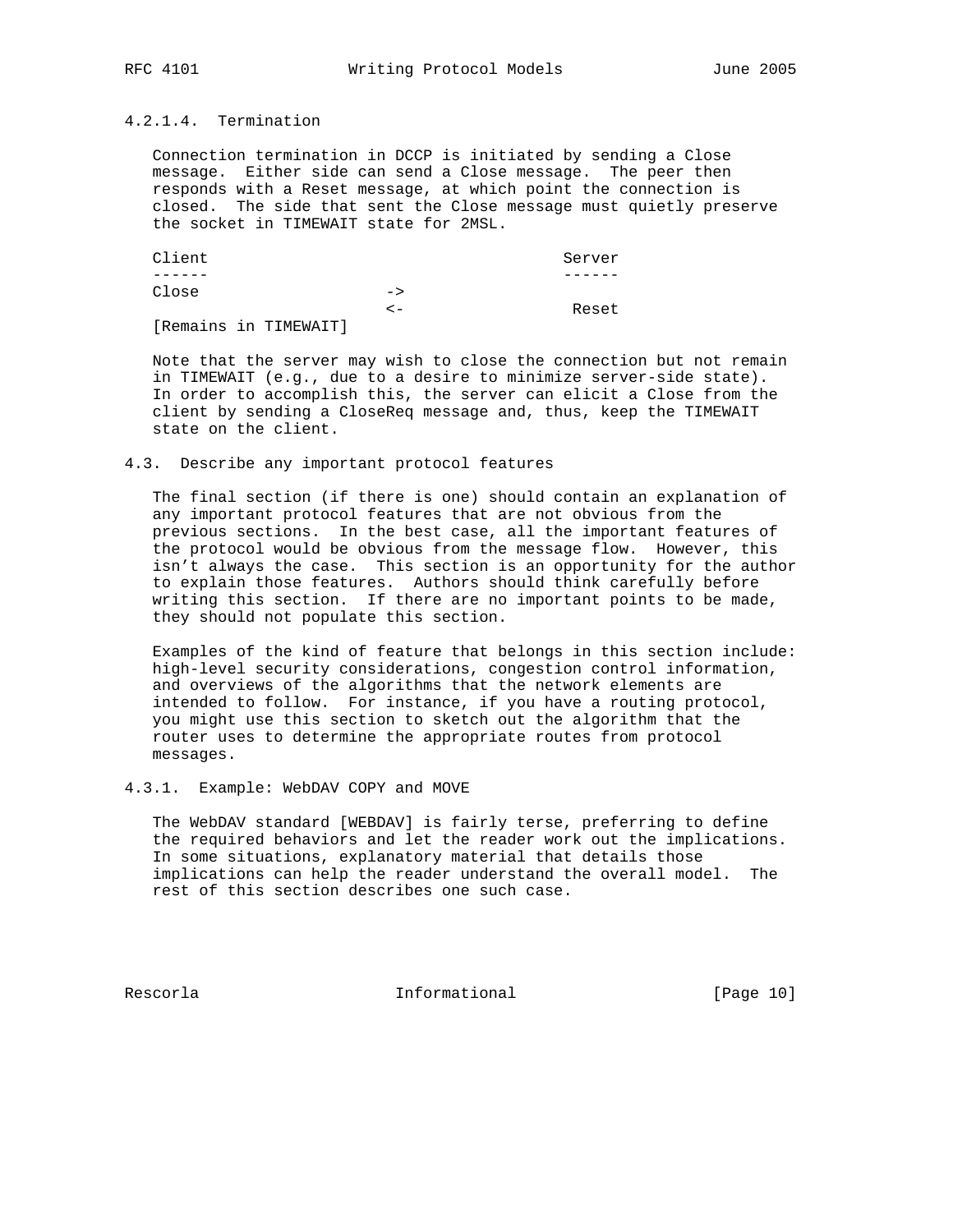WebDAV [WEBDAV] includes both a COPY method and a MOVE method. While a MOVE can be thought of as a COPY followed by DELETE, COPY+DELETE and MOVE aren't entirely equivalent.

 The use of COPY+DELETE as a substitute for MOVE is problematic because of the creation of the intermediate file. Consider the case where the user is approaching a quota boundary. A COPY+DELETE should be forbidden because it would temporarily exceed the quota. However, a simple rename should work in this situation.

 The second issue is permissions. The WebDAV permissions model allows the server to grant users permission to rename files, but not to create new ones. This is unusual in ordinary filesystems, but nothing prevents it in WebDAV. This is clearly not possible if a client uses COPY+DELETE to do a MOVE.

 Finally, a COPY+DELETE does not produce the same logical result as would be expected with a MOVE. Because COPY creates a new resource, it is permitted (but not required) to use the time of new file creation as the creation date property. By contrast, the expectation for MOVE is that the renamed file will have the same properties as the original.

5. Formatting Issues

 The requirement that Internet-Drafts and RFCs be renderable in ASCII is a significant obstacle when writing the sort of graphics-heavy document being described here. Authors may find it more convenient to do a separate protocol model document in Postscript or PDF and simply make it available at review time -- though an archival version would certainly be handy.

6. A Complete Example: Internet Key Exchange (IKE)

 Internet Key Exchange (IKE) [IKE] is one of the most complicated security protocols ever designed by the IETF. Although the basic IKE core is a fairly straightforward Diffie-Hellman-based handshake, this can often be difficult for new readers to understand abstractly, apart from the protocol details. The remainder of this section provides overview of IKE suitable for those new readers.

Rescorla **Informational** Informational [Page 11]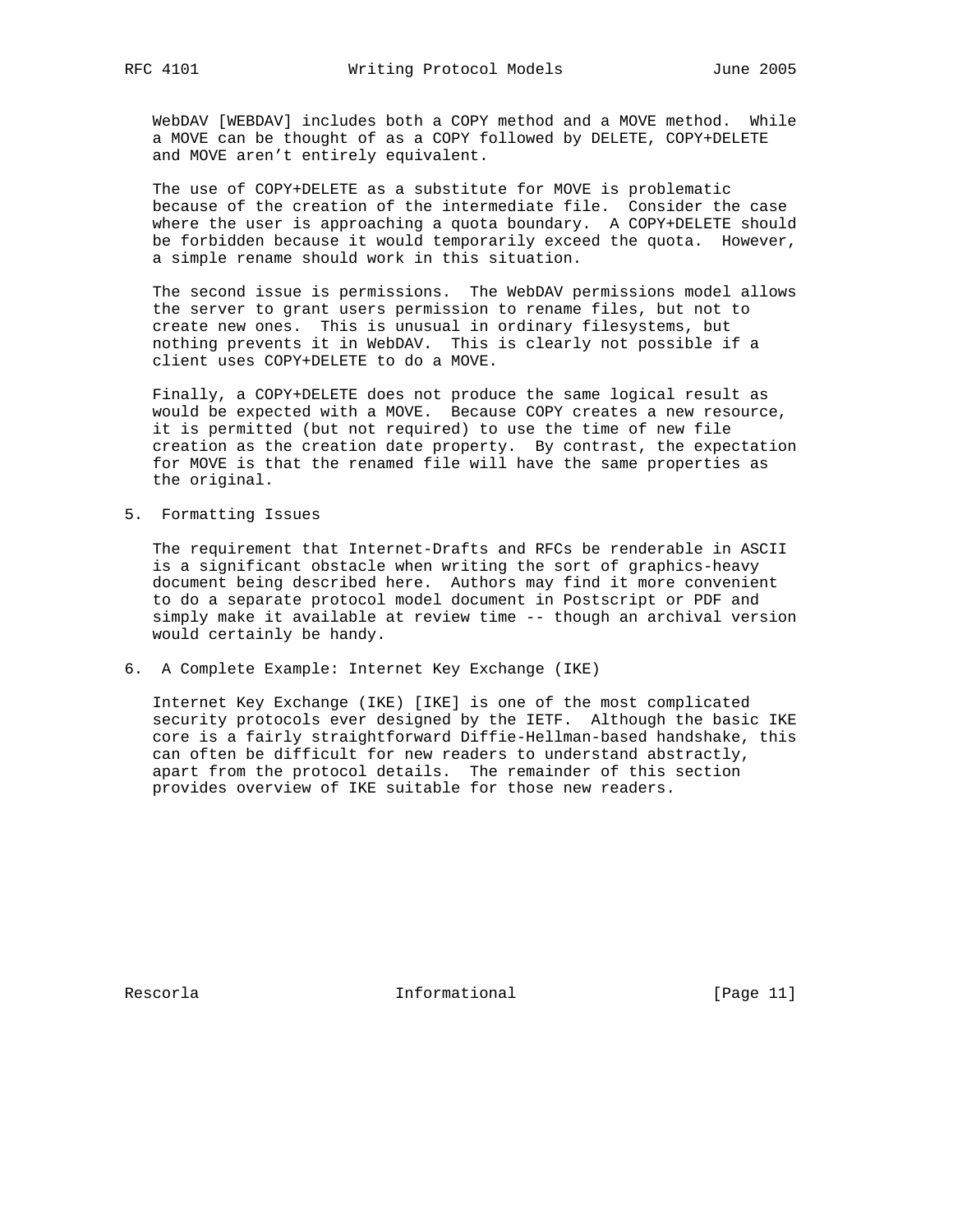### 6.1. Operating Environment

 Internet key Exchange (IKE) [IKE] is a key establishment and parameter negotiation protocol for Internet protocols. Its primary application is for establishing security associations (SAs) [IPSEC] for IPsec AH [AH] and ESP [ESP].



 The general deployment model for IKE is shown above. The IPsec engines and IKE engines typically are separate modules. When no security association exists for a packet that needs to be processed (either sent or received), the IPsec engine contacts the IKE engine and asks it to establish an appropriate SA. The IKE engine contacts the appropriate peer and uses IKE to establish the SA. Once the IKE handshake is finished it registers the SA with the IPsec engine.

 In addition, IKE traffic between the peers can be used to refresh keying material or adjust operating parameters, such as algorithms.

### 6.1.1. Initiator and Responder

 Although IPsec is basically symmetrical, IKE is not. The party who sends the first message is called the INITIATOR. The other party is called the RESPONDER. In the case of TCP connections, the INITIATOR will typically be the peer doing the active open (i.e., the client).

Rescorla **Informational** Informational [Page 12]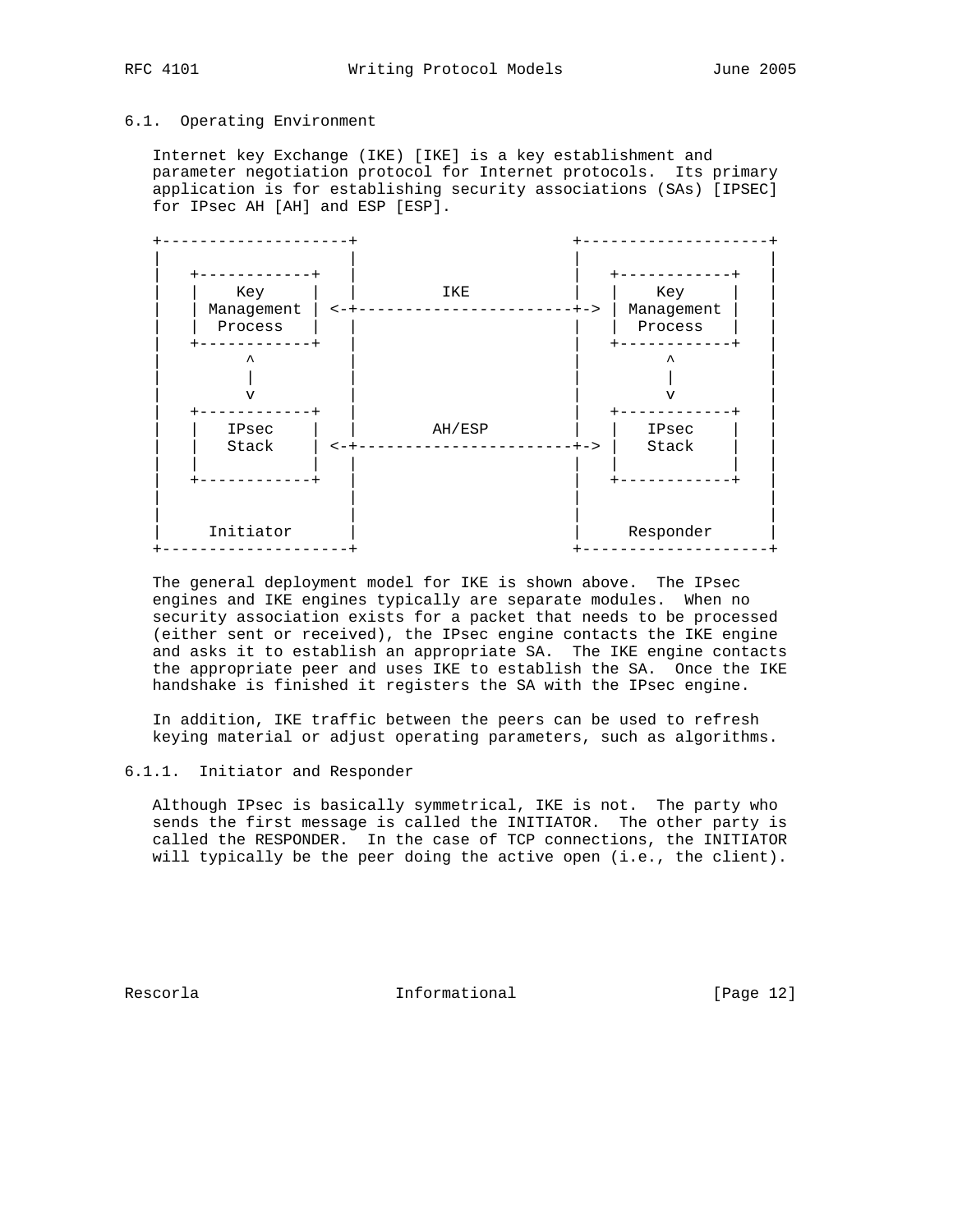# 6.1.2. Perfect Forward Secrecy

 One of the major concerns in IKE design was that traffic be protected even if the keying material of the nodes was later compromised, provided that the session in question had terminated and so the session-specific keying material was gone. This property is often called Perfect Forward Secrecy (PFS) or back traffic protection.

## 6.1.3. Denial of Service Resistance

 Because IKE allows arbitrary peers to initiate computationally expensive cryptographic operations, it potentially allows resource consumption denial of service (DoS) attacks to be mounted against the IKE engine. IKE includes countermeasures designed to minimize this risk.

#### 6.1.4. Keying Assumptions

 Because Security Associations are essentially symmetric, both sides must, in general, be authenticated. Because IKE needs to be able to establish SAs between a broad range of peers with various kinds of prior relationships, IKE supports a very flexible keying model. Peers can authenticate via shared keys, digital signatures (typically from keys vouched for by certificates), or encryption keys.

## 6.1.5. Identity Protection

 Although IKE requires the peers to authenticate to each other, it was considered desirable by the working group to provide some identity protection for the communicating peers. In particular, the peers should be able to hide their identity from passive observers and one peer should be able to require the author to authenticate before they self-identity. In this case, the designers chose to make the party who speaks first (the INITIATOR) identify first.

Rescorla **Informational** Informational [Page 13]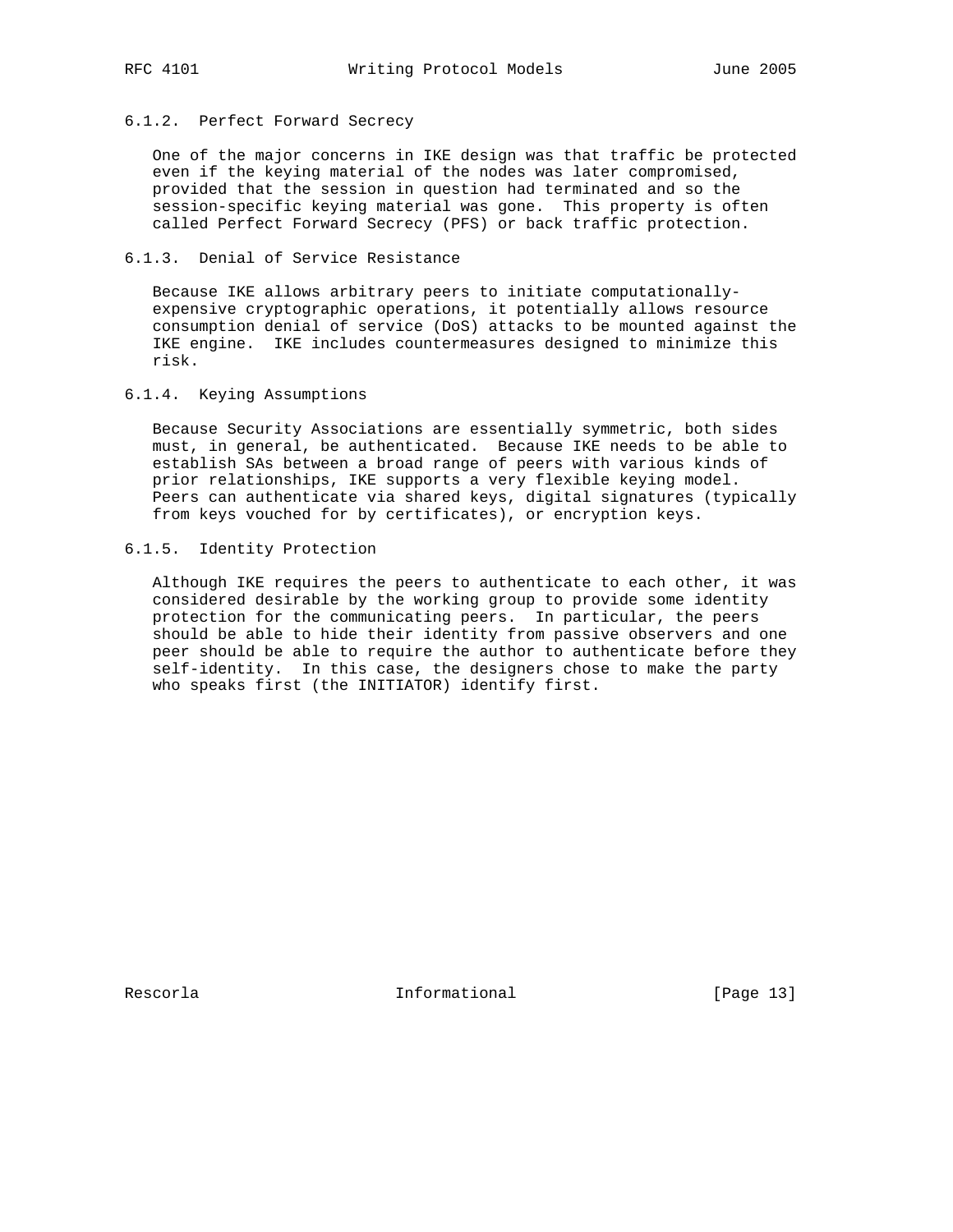# 6.2. Protocol Overview

At a very high level, there are two kinds of IKE handshake:

 (1) Those that establish an IKE security association. (2) Those that establish an AH or ESP security association.

 When two peers that have never communicated before need to establish an AH/ESH SA, they must first establish an IKE SA. This allows them to exchange an arbitrary amount of protected IKE traffic. They can then use that SA to do a second handshake to establish SAs for AH and ESP. This process is shown in schematic form below. The notation E(SA,XXXX) is used to indicate that traffic is encrypted under a given SA.

 Initiator Responder --------- --------- Handshake MSG -> \ Stage 1: <- Handshake MSG \ Establish IKE / SA (IKEsa)  $[...]$ \ Stage 2:<br>\ Establish AH/ESP  $E(IKEsa, Handshake MSG)$  -> <- E(IKEsa, Handshake MSG) / SA

The two kinds of IKE handshake

 IKE terminology is somewhat confusing, referring under different circumstances to "phases" and "modes". For maximal clarity we will refer to the Establishment of the IKE SA as "Stage 1" and the Establishment of AH/ESP SAs as "Stage 2". Note that it's quite possible for there to be more than one Stage 2 handshake, once Stage 1 has been finished. This might be useful for establishing multiple AH/ESP SAs with different cryptographic properties.

 The Stage 1 and Stage 2 handshakes are actually rather different, because the Stage 2 handshake can, of course, assume that its traffic is being protected with an IKE SA. Accordingly, we will first discuss Stage 1 and then Stage 2.

Rescorla **Informational** Informational [Page 14]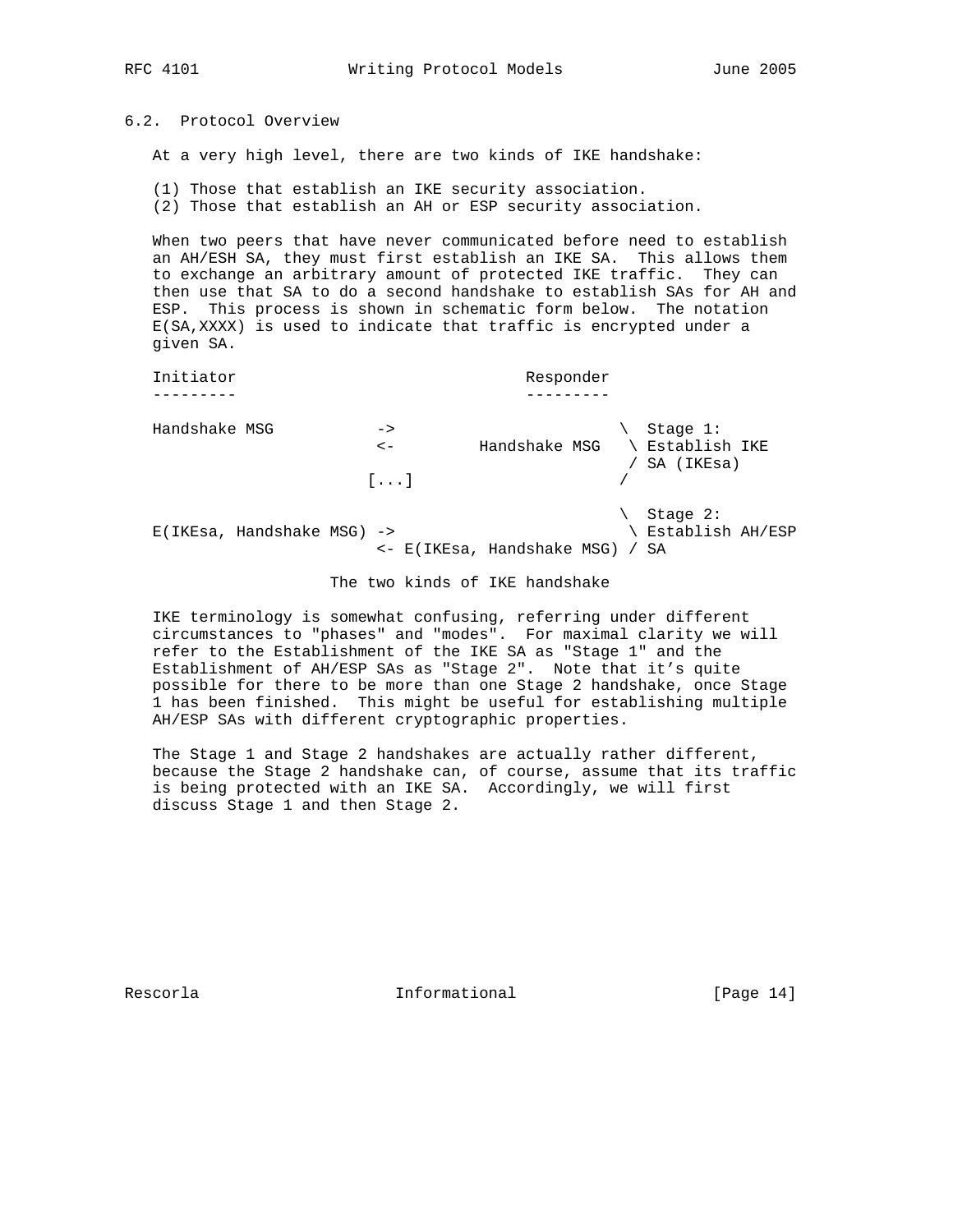# 6.2.1. Stage 1

 There are a large number of variants of the IKE Stage 1 handshake, necessitated by use of different authentication mechanisms. However, broadly speaking Stage 1 handshakes fall into one of two basic categories: MAIN MODE, which provides identity protection and DoS resistance, and AGGRESSIVE MODE, which does not. We will cover MAIN MODE first.

## 6.2.1.1. Main Mode

 Main Mode is a six message (3 round trip) handshake, which offers identity protection and DoS resistance. An overview of the handshake is below.

| Initiator                       |                            | Responder                              |            |
|---------------------------------|----------------------------|----------------------------------------|------------|
| CookieI, Algorithms             | $\rightarrow$<br>$\lt$ $-$ | CookieR, Algorithms / Establishment    | Parameter  |
| CookieR,<br>Nonce, Key Exchange | $\rightarrow$<br>$\lt$ $-$ | Nonce, Key Exchange\ Establish         | Shared key |
| E(IKEsa, Auth Data)             | $\rightarrow$<br>$\lt$ $-$ | $E(IKEsa, Author data) \ Authenticate$ | Peers      |

IKE Main Mode handshake (Stage 1)

 In the first round trip, the Initiator offers a set of algorithms and parameters. The Responder picks out the single set that it likes and responds with that set. It also provides CookieR, which will be used to prevent DoS attacks. At this point, there is no secure association but the peers have tentatively agreed upon parameters. These parameters include a Diffie-Hellman (DH) group, which will be used in the second round trip.

 In the second round trip, the Initiator sends the key exchange information. This generally consists of the Initiator's Diffie- Hellman public share (Yi). He also supplies CookieR, which was provided by the responder. The Responder replies with his own DH share (Yr). At this point, both Initiator and Responder can compute the shared DH key (ZZ). However, there has been no authentication and, therefore, they don't know with any certainty that the connection hasn't been attacked. Note that as long as the peers generate fresh DH shares for each handshake, PFS will be provided.

Rescorla **Informational** Informational [Page 15]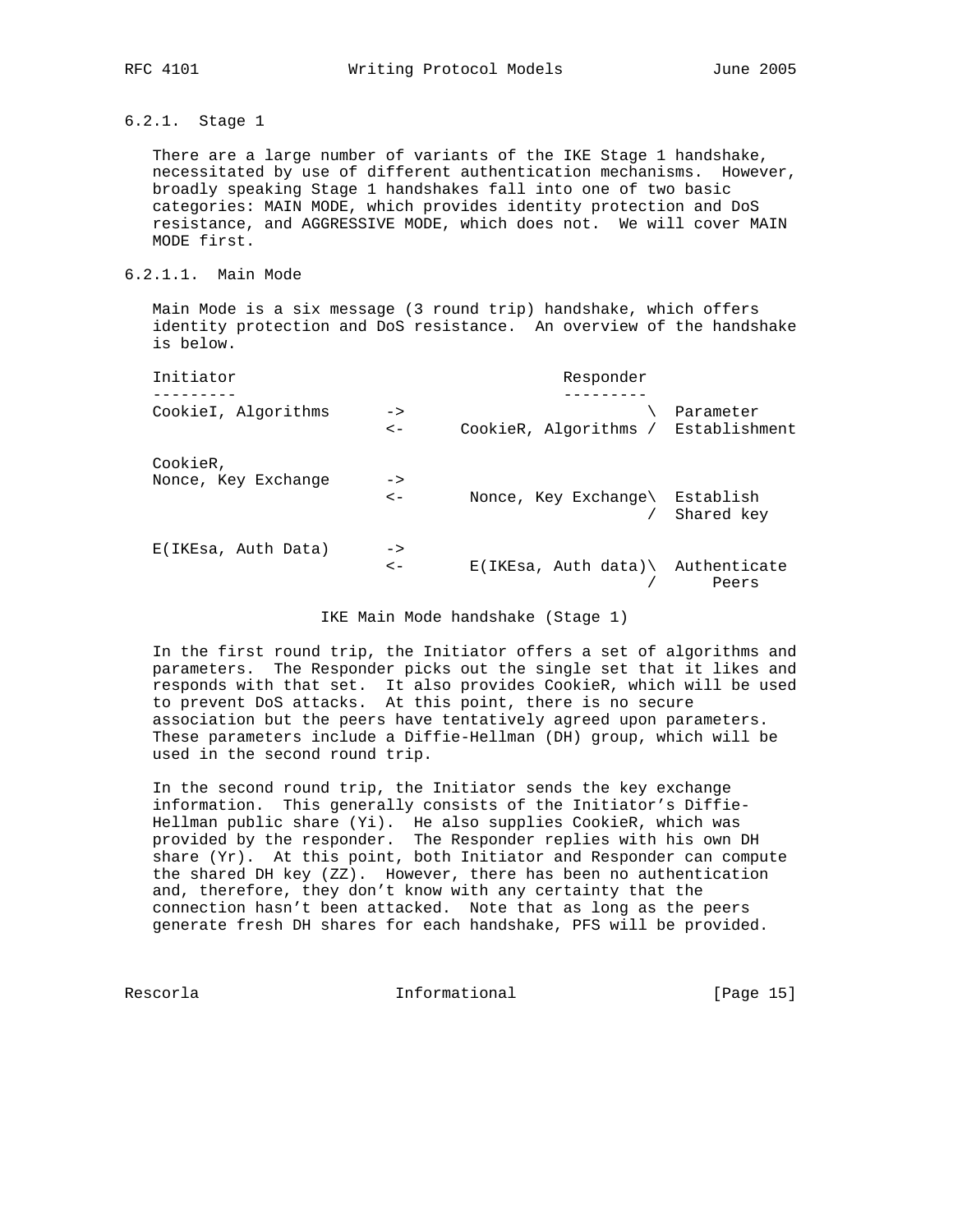Before we move on, let's take a look at the cookie exchange. The basic anti-DoS measure used by IKE is to force the peer to demonstrate that it can receive traffic from you. This foils blind attacks like SYN floods [SYNFLOOD] and also makes it somewhat easier to track down attackers. The cookie exchange serves this role in IKE. The Responder can verify that the Initiator supplied a valid CookieR before doing the expensive DH key agreement. This does not totally eliminate DoS attacks, because an attacker who was willing to reveal his location could still consume server resources; but it does protect against a certain class of blind attack.

 In the final round trip, the peers establish their identities. Because they share an (unauthenticated) key, they can send their identities encrypted, thus providing identity protection from eavesdroppers. The exact method of proving identity depends on what form of credential is being used (signing key, encryption key, shared secret, etc.), but in general you can think of it as a signature over some subset of the handshake messages. So, each side would supply its certificate and then sign using the key associated with that certificate. If shared keys are used, the authentication data would be a key ID and a MAC. Authentication using public key encryption follows similar principles, but is more complicated. Refer to the IKE document for more details.

At the end of the Main Mode handshake, the peers share:

- (1) A set of algorithms for encryption of further IKE traffic.
- (2) Traffic encryption and authentication keys.
- (3) Mutual knowledge of the peer's identity.

### 6.2.1.2. Aggressive Mode

 Although IKE Main Mode provides the required services, there was concern that the large number of round trips required added, excessive latency. Accordingly, an Aggressive Mode was defined. Aggressive mode packs more data into fewer messages, and thus reduces latency. However, it does not provide identity protection or protection against DoS.

| Initiator          |               | Responder               |
|--------------------|---------------|-------------------------|
|                    |               |                         |
| Algorithms, Nonce, |               |                         |
| Key Exchange,      | $\rightarrow$ |                         |
|                    | $\lt$ $-$     | Algorithms, Nonce,      |
|                    |               | Key Exchange, Auth Data |
| Auth Data          | $\rightarrow$ |                         |

IKE Aggressive Mode Handshake (Stage 1)

Rescorla **Informational** [Page 16]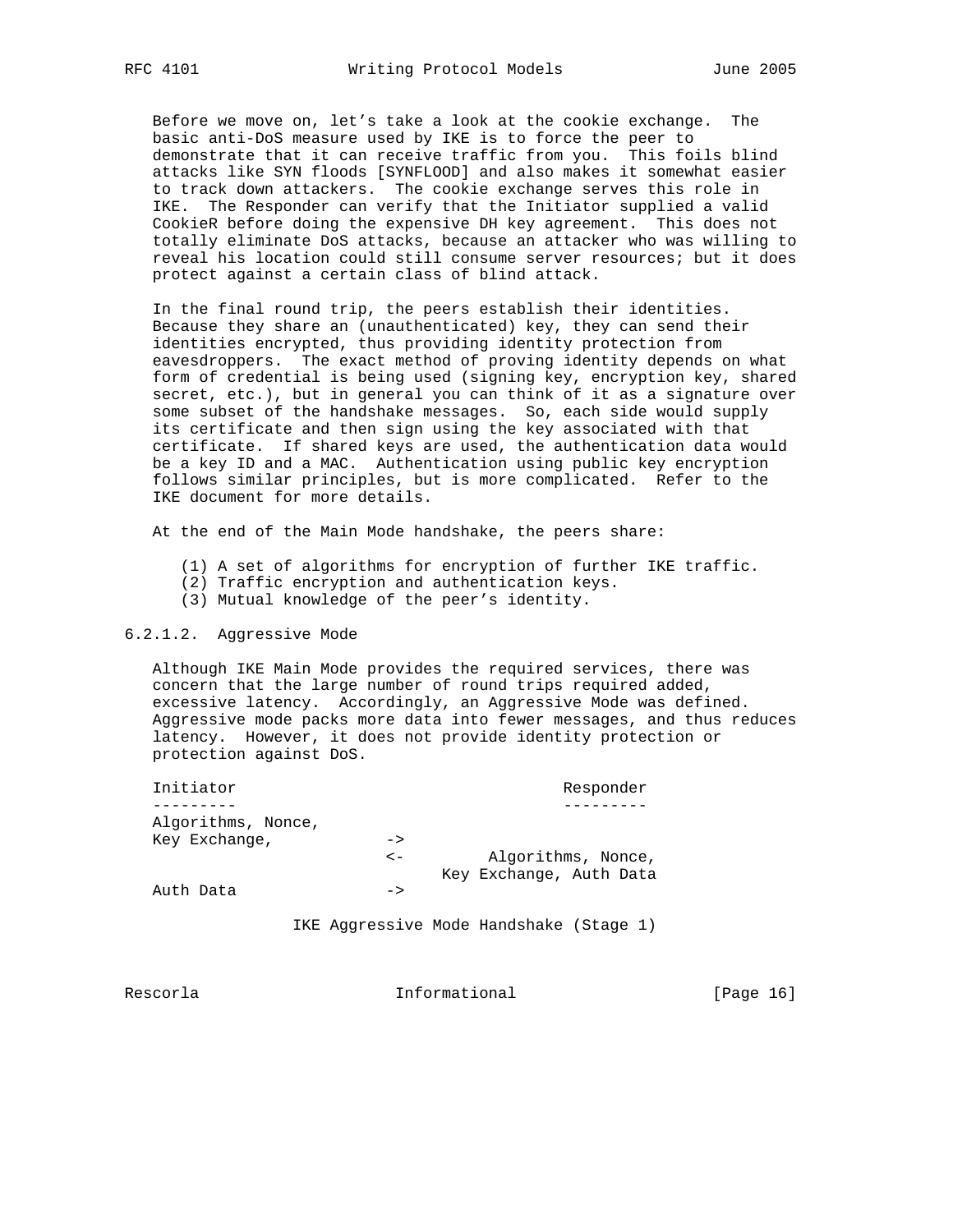After the first round trip, the peers have all the required properties, but the Initiator has not authenticated to the Responder. The third message closes the loop by authenticating the Initiator. Note that since the authentication data is sent in the clear, no identity protection is provided; and because the Responder does the DH key agreement without a round trip to the Initiator, there is no DoS protection

## 6.2.2. Stage 2

 Stage 1 on its own isn't very useful. The purpose of IKE, after all, is to establish associations to be used to protect other traffic, not merely to establish IKE SAs. Stage 2 (what IKE calls "Quick Mode") is used for this purpose. The basic Stage 2 handshake is shown below.

| Initiator                                                  |               | Responder                                                  |
|------------------------------------------------------------|---------------|------------------------------------------------------------|
|                                                            |               |                                                            |
| AH/ESP parameters,<br>Algorithms, Nonce,<br>Handshake Hash | $\rightarrow$ |                                                            |
|                                                            | $\lt$ $-$     | AH/ESP parameters,<br>Algorithms, Nonce,<br>Handshake Hash |
| Handshake Hash                                             | ->            |                                                            |

#### The Basic IKE Quick Mode (Stage 2)

 As with quick mode, the first two messages establish the algorithms and parameters while the final message is a check over the previous messages. In this case, the parameters also include the transforms to be applied to the traffic (AH or ESP) and the kinds of traffic that are to be protected. Note that there is no key exchange information shown in these messages.

 In this version of Quick Mode, the peers use the preexisting Stage 1 keying material to derive fresh keying material for traffic protection (with the nonces to ensure freshness). Quick mode also allows for a new Diffie-Hellman handshake for per-traffic key PFS. In that case, the first two messages shown above would also include Key Exchange payloads, as shown below.

Rescorla **Informational** [Page 17]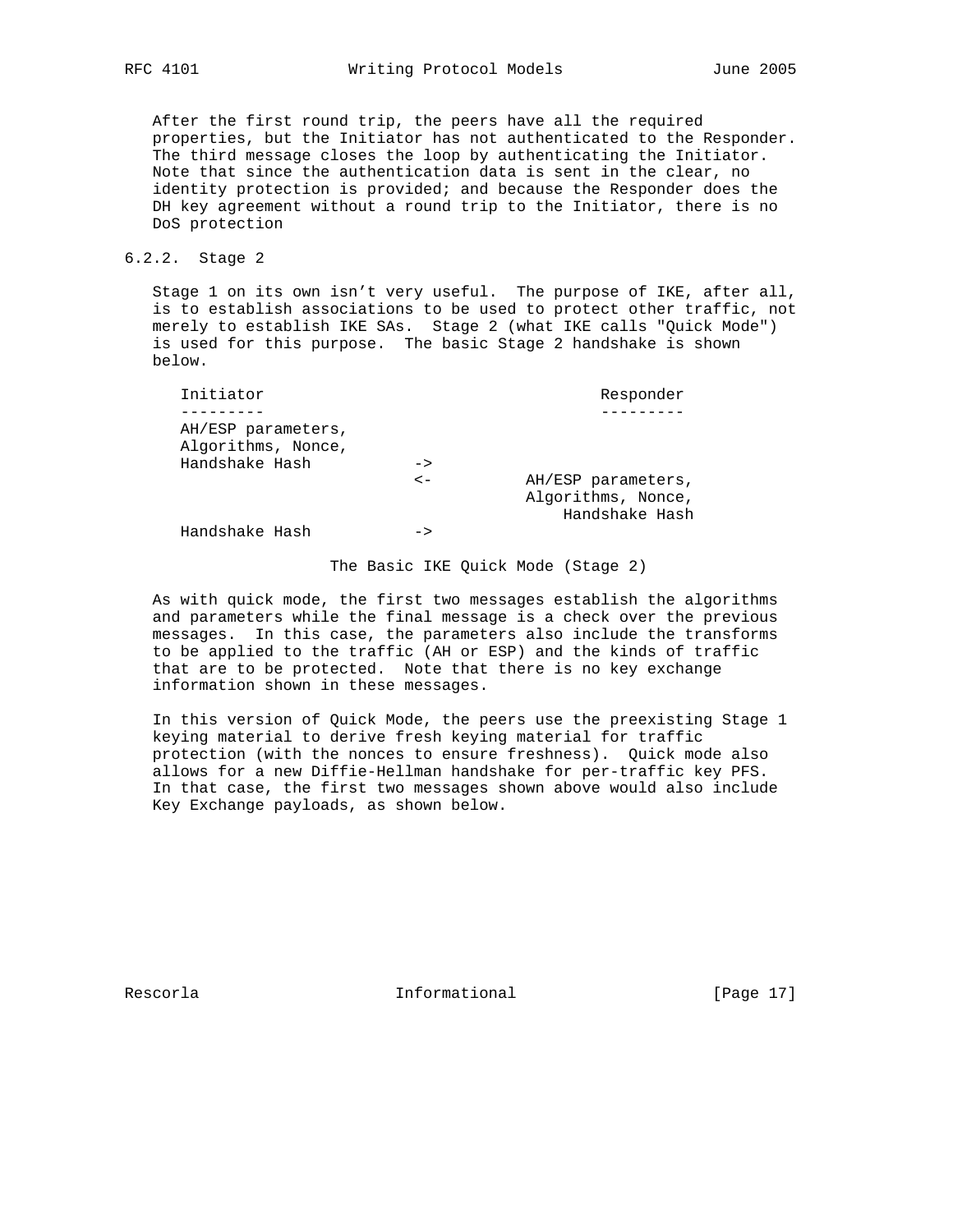| Initiator                       |                                          |               | Responder                                                                   |
|---------------------------------|------------------------------------------|---------------|-----------------------------------------------------------------------------|
|                                 |                                          |               |                                                                             |
|                                 | AH/ESP parameters,<br>Algorithms, Nonce, |               |                                                                             |
| Key Exchange,<br>Handshake Hash |                                          | $\rightarrow$ |                                                                             |
|                                 |                                          | $\lt-$        | AH/ESP parameters,<br>Algorithms, Nonce,<br>Key Exchange,<br>Handshake Hash |
| Handshake Hash                  |                                          | ->            |                                                                             |

A Variant of Quick Mode with PFS (Stage 2)

#### 6.3. Other Considerations

 There are a number of features of IKE that deserve special consideration. They are discussed here.

#### 6.3.1. Cookie Generation

 As mentioned previously, IKE uses cookies as a partial defense against DoS attacks. When the responder receives Main Mode message 3 containing the Key Exchange data and the cookie, it verifies that the cookie is correct. However, this verification must not involve having a list of valid cookies. Otherwise, an attacker could potentially consume arbitrary amounts of memory by repeatedly requesting cookies from a responder. The recommended way to generate a cookie, as suggested by Phil Karn, is to have a single master key and compute a hash of the secret and the initiator's address information. This cookie can be verified by recomputing the cookie value based on information in the third message, and seeing if it matches.

#### 6.3.2. Endpoint Identities

 So far we have been rather vague about what kinds of endpoint identities are used. In principle, there are three ways a peer might be identified: by a shared key, a pre-configured public key, or a certificate.

## 6.3.2.1. Shared Key

 In a shared key scheme, the peers share a symmetric key. This key is associated with a key identifier, which is known to both parties. It is assumed that the party verifying that identity also has a table that indicates for which traffic (i.e., what addresses) that identity is allowed to negotiate SAs.

Rescorla **Informational** Informational [Page 18]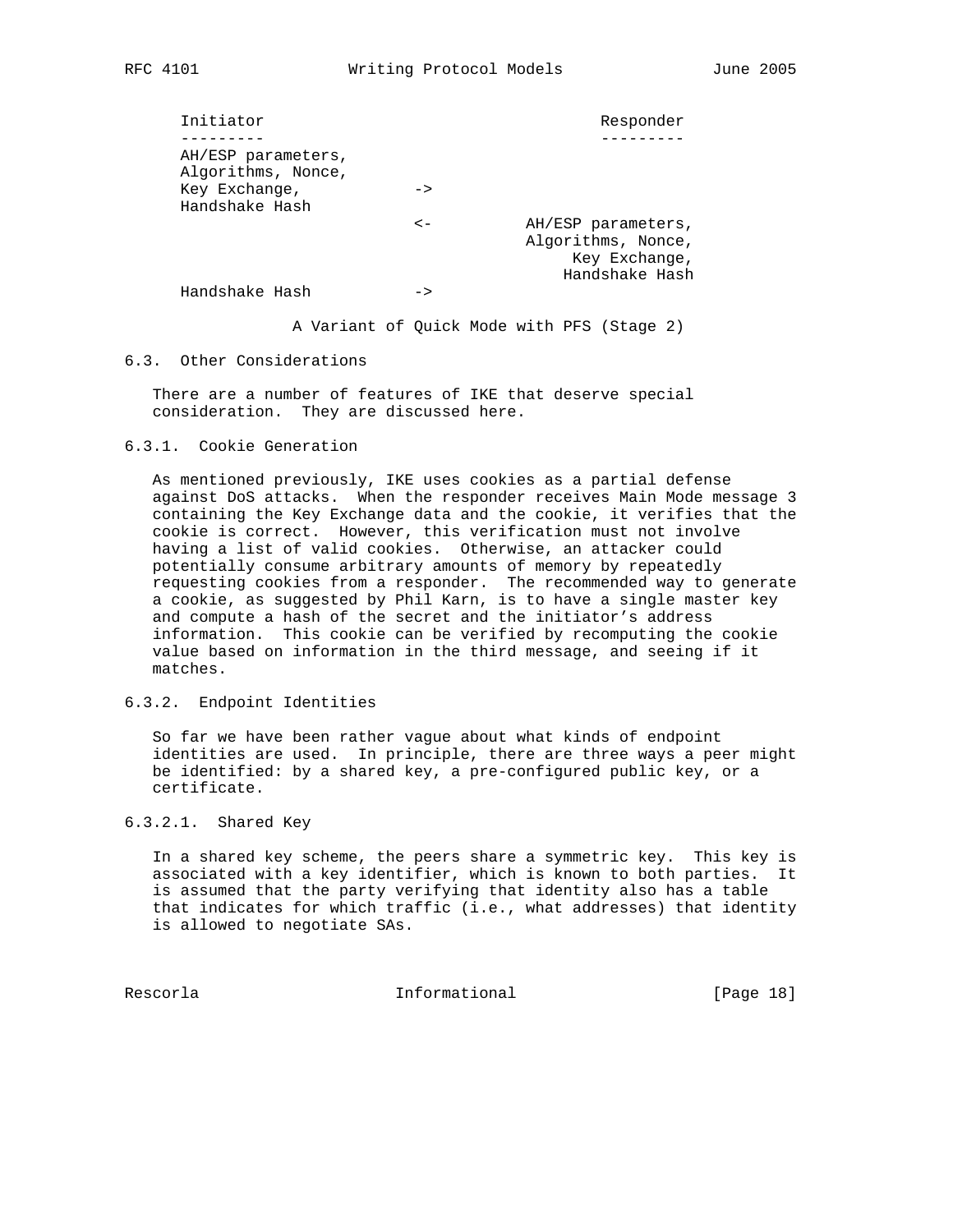# 6.3.2.2. Pre-Configured Public Key

 A pre-configured public key scheme is the same as a shared key scheme except that the verifying party has the authenticating party's public key instead of a shared key.

# 6.3.2.3. Certificate

 In a certificate scheme, the authenticating party presents a certificate containing their public key. It is straightforward to establish that this certificate matches the authentication data provided by the peer. What is less straightforward is to determine whether a given peer is entitled to negotiate for a given class of traffic. In theory, one might be able to determine this from the name in the certificate (e.g., the subject name contains an IP address that matches the ostensible IP address). In practice, this is not clearly specified in IKE and, therefore, is not really interoperable. Currently, it is likely that a configuration table maps certificates to policies, as in the other two authentication schemes.

7. Security Considerations

 This document does not define any protocols and therefore has no security issues.

Rescorla **Informational** Informational [Page 19]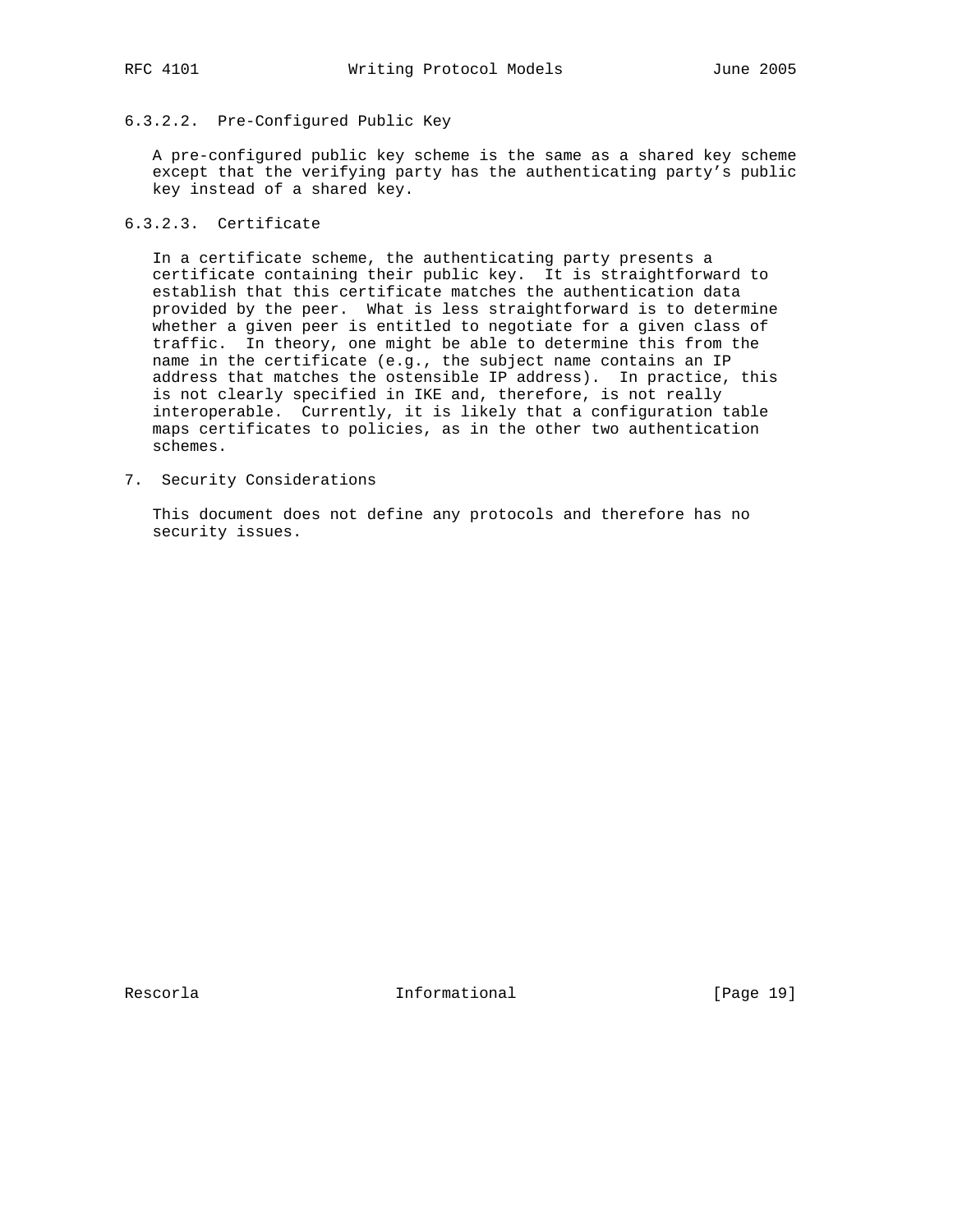A. Appendix: IAB Members at the Time of This Writing

 Bernard Aboba Harald Alvestrand Rob Austein Leslie Daigle Patrik Falstrom Sally Floyd Jun-ichiro Itojun Hagino Mark Handley Bob Hinden Geoff Huston Eric Rescorla Pete Resnick Jonathan Rosenberg

Normative References

There are no normative references for this document.

Informative References

- [AH] Kent, S., and R. Atkinson, "IP Authentication Header", RFC 2402, November 1998.
- [CCID2] Floyd, S. and E. Kohler, "Profile for DCCP Congestion Control ID 2: TCP-like Congestion Control", Work in Progress, October 2003.
- [CCID3] Floyd, S., Kohler, E., and J. Padhye, "Profile for DCCP Congestion Control ID 3: TFRC Congestion Control", Work in Progress, February 2004.
- [DCCP] Kohler, E., Handley, M., and S. Floyd, "Datagram Congestion Control Protocol (DCCP)", Work in Progress, November 2004.
- [ECN] Ramakrishnan, K. Floyd, S., and D. Black, "The Addition of Explicit Congestion Notification (ECN) to IP", RFC 3168, September 2001.
- [ESP] Kent, S. and R. Atkinson, "IP Encapsulating Security Payload (ESP)", RFC 2406, November 1998.
- [IKE] Harkins, D. and D. Carrel, "The Internet Key Exchange (IKE)", RFC 2409, November 1998.

Rescorla **Informational** Informational [Page 20]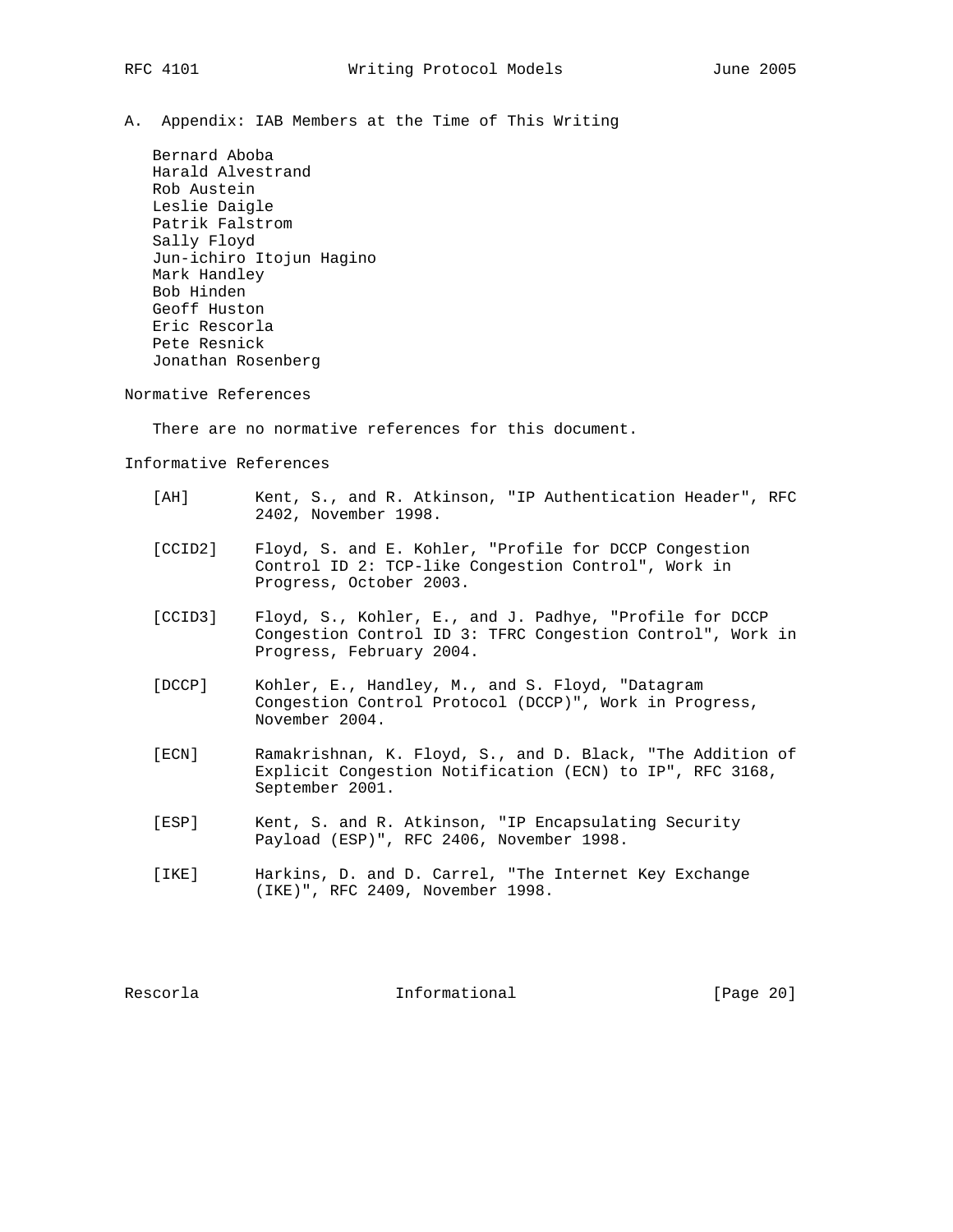- [IPSEC] Kent, S. and R. Atkinson, "Security Architecture for the Internet Protocol", RFC 2401, November 1998.
- [KERBEROS] Kohl, J. and C. Neuman, "The Kerberos Network Authentication Service (V5)", RFC 1510, September 1993.
- [SDP] Handley, M. and V. Jacobson, "SDP: Session Description Protocol" RFC 2327, April 1998.
- [STUN] Rosenberg, J., Weinberger, J., Huitema, C., and R. Mahy, "STUN - Simple Traversal of User Datagram Protocol (UDP)", RFC 3489, March 2003.
- [SYNFLOOD] CERT Advisory CA-1996-21 TCP SYN Flooding and IP Spoofing Attacks <http://www.cert.org/advisories/CA-1996-21.html>, September 19, 1996.
- [UNSAF] Daigle, L. and IAB, "IAB Considerations for UNilateral Self-Address Fixing (UNSAF) Across Network Address Translation", RFC 3424, November 2002.
- [WEBDAV] Goland, Y., Whitehead, E., Faizi, A., Carter, S., and D. Jensen, "HTTP Extensions for Distributed Authoring -- WEBDAV", RFC 2518, February 1999.

Authors' Addresses

 Eric Rescorla RTFM, Inc. 2064 Edgewood Drive Palo Alto, CA 94303

 Phone: (650)-320-8549 EMail: ekr@rtfm.com

 Internet Architecture Board IAB

EMail: iab@iab.org

Rescorla **Informational** [Page 21]